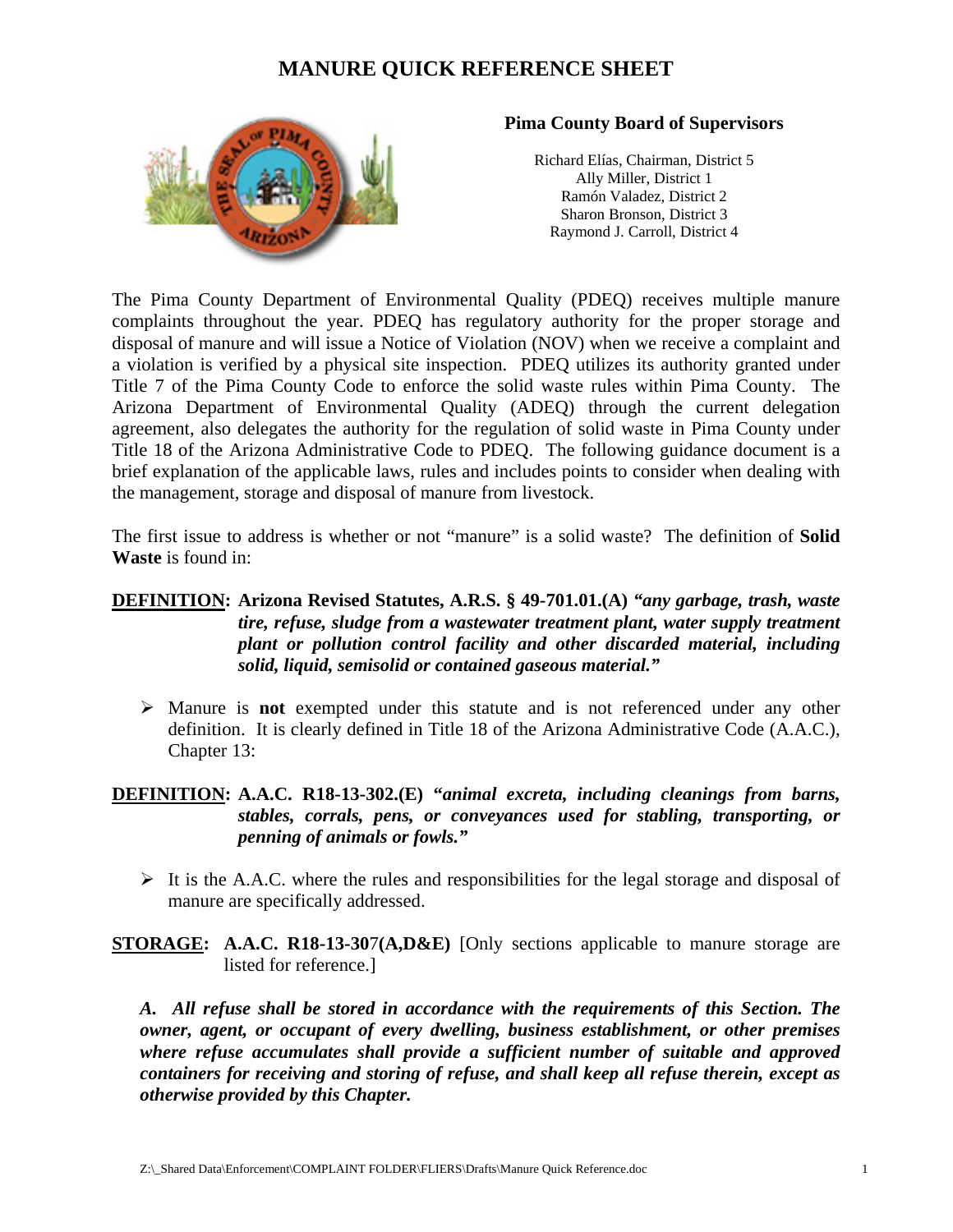*D. Containers for the storage of refuse shall be maintained in such a manner as to prevent the creation of a nuisance or a menace to public health. Containers that are broken or otherwise fail to meet the requirements of the rules shall be replaced, by the owner of said containers, with approved containers.*

*E. Manure and droppings shall be removed from pens, stables, yards, cages, conveyances, and other enclosures as often as necessary to prevent a health hazard or the creation of a nuisance. All material removed shall be handled and stored in a manner that will maintain the premises nuisance free.*

### **DISPOSAL: A.A.C. R18-13-311.(D)** *"manure shall be disposed of by sanitary landfill, incineration, or used as fertilizer in such a manner as not to create insect breeding or a nuisance."*

Although manure is listed as an unacceptable waste for collection services in **Title 7 of the Pima County Code (P.C.C.)**, it clearly states in **P.C.C. 7.25.040(B)(2)** that it may be collected **at the discretion of the waste hauler**. Most waste haulers do not object to the manure from a few head of livestock being placed in approved waste receptacles for disposal and will provide an additional dumpster for a nominal fee upon request to single family residences. Large stables must have a covered containment area, covered dumpster or large covered trailer to store the waste prior to disposal.

An Environmental Nuisance is defined in **A.R.S. § 49-141** and the language is adopted by rule in Title 7 of the Pima County Code.

**DEFINITION: P.C.C 7.45.020 – Environmental Nuisances** [Only the sections] applicable to manure related nuisances are listed for reference.]

- *1. A condition or place in populous areas which constitutes a breeding place for flies, rodents, mosquitoes and other insects which are capable of carrying and transmitting disease-causing organisms to any person;*
- *3. Sewage, human excreta, wastewater, garbage or other organic wastes deposited, stored, discharged or exposed so as to be a potential instrument or medium in the transmission of disease to or between any person or persons;*

### **Key points to understand:**

- **1.** Manure **is** a **solid waste**.
	- $\triangleright$  As defined by state law.
- **2.** It **may** be used as a soil amender if spread out thin enough to dry quickly and then **worked into the soil as soon as it dries**.
	- $\triangleright$  It must be worked into the soil because dried manure sitting on the soil surface will be carried off your property during a rain storm!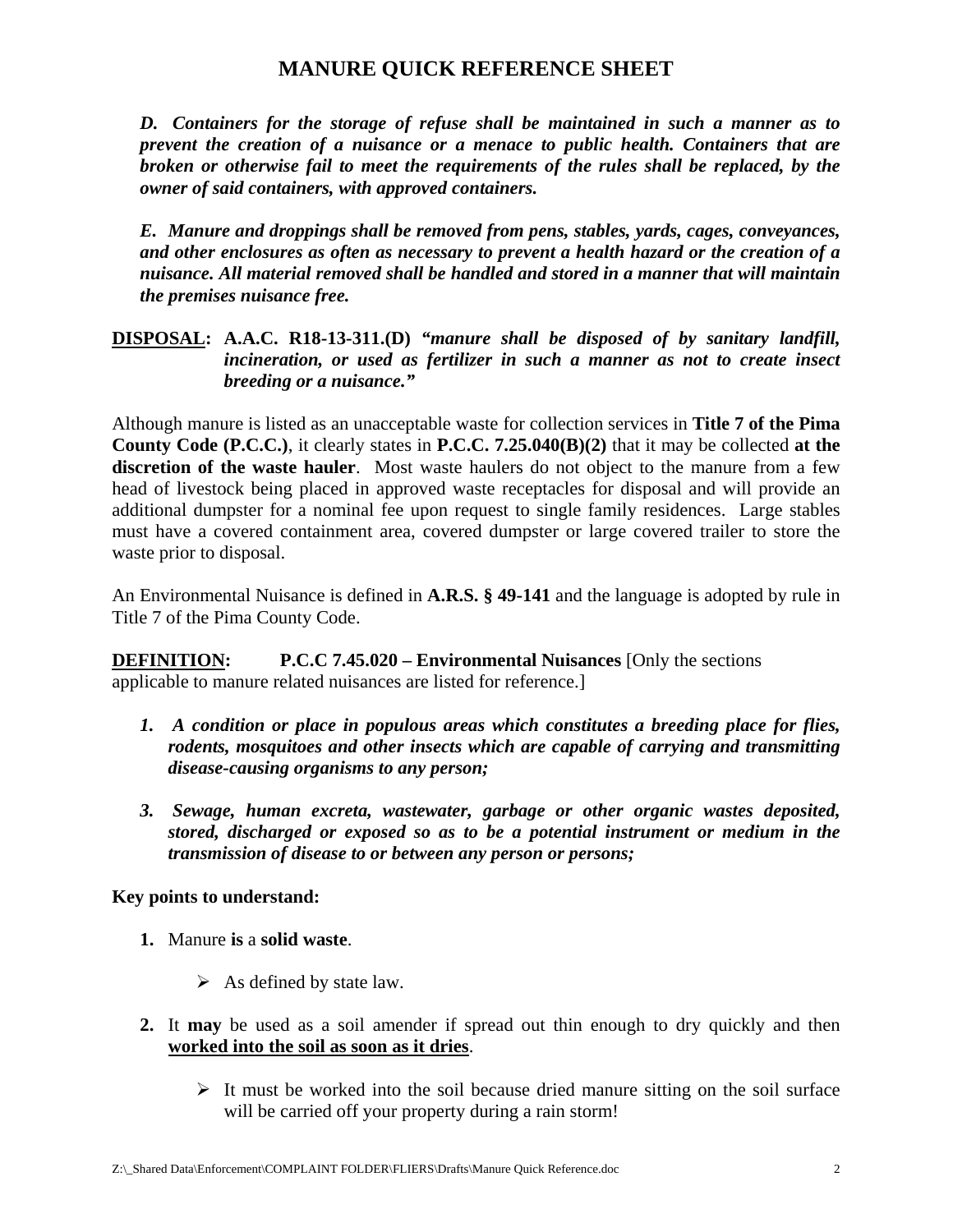- $\triangleright$  You must have enough property to allow for this type of practice.
- $\triangleright$  Never incorporate manure into an area in such quantities that there is more manure than dirt!
- $\triangleright$  Dragging an implement over the manure does not incorporate it into the soil and does not constitute compliance with regulatory requirements.
- $\triangleright$  Whenever you are conducting earthmoving activities to incorporate manure into the soil (i.e. disking, plowing or harrowing), dust control measures (usually water application) must be taken prior to tilling to avoid impacting your neighbors and to prevent a property line dust violation.
- **3.** It **may** be spread (**not piled)** and worked into arenas, pens and cleared open areas on your property **as soon as it dries out** for dust control and to improve the riding surface while providing greater comfort for your animals.
	- $\triangleright$  The idea is to get the manure to dry out and break down rapidly to minimize odor and flies!
	- $\triangleright$  If you are piling it or just spreading it too thick on the surface and not working it in, you are in violation.
- **4.** It **must not** be allowed to cross property lines and should **never** be deposited in a wash, riverbed or along the banks of a riverbed or wash.
	- $\triangleright$  Never store manure near an adjacent property line or near a wash or storm water runoff area.
	- $\triangleright$  It is a criminal offense to dispose of **anything** in a wash or riverbed! (Clean Water Act)
- **5.** It **must** be stored in a manner where the waste **does not create** a **nuisance**. (flies & odor)
	- A containment receptacle is required by the regulations. (**Containment means covered at all times except when immediately adding or removing waste!**)
	- $\triangleright$  Garbage cans with lids, dumpsters with tarps, enclosed trailers or a three sided enclosure where the waste is completely covered with a tarp at all times represent acceptable containment receptacles.
	- $\triangleright$  Lids and tarps will help prevent excessive flies & odor and prevent the introduction of moisture during periods of rainfall.
- **6.** It **may** be actively composted if the composting methods are such that the pile **does not create** a **nuisance**.
	- $\triangleright$  Active composting requires the addition of water, material and mixing at least every other day.
	- $\triangleright$  Static composting requires the pile to be covered with a tarp to generate heat.